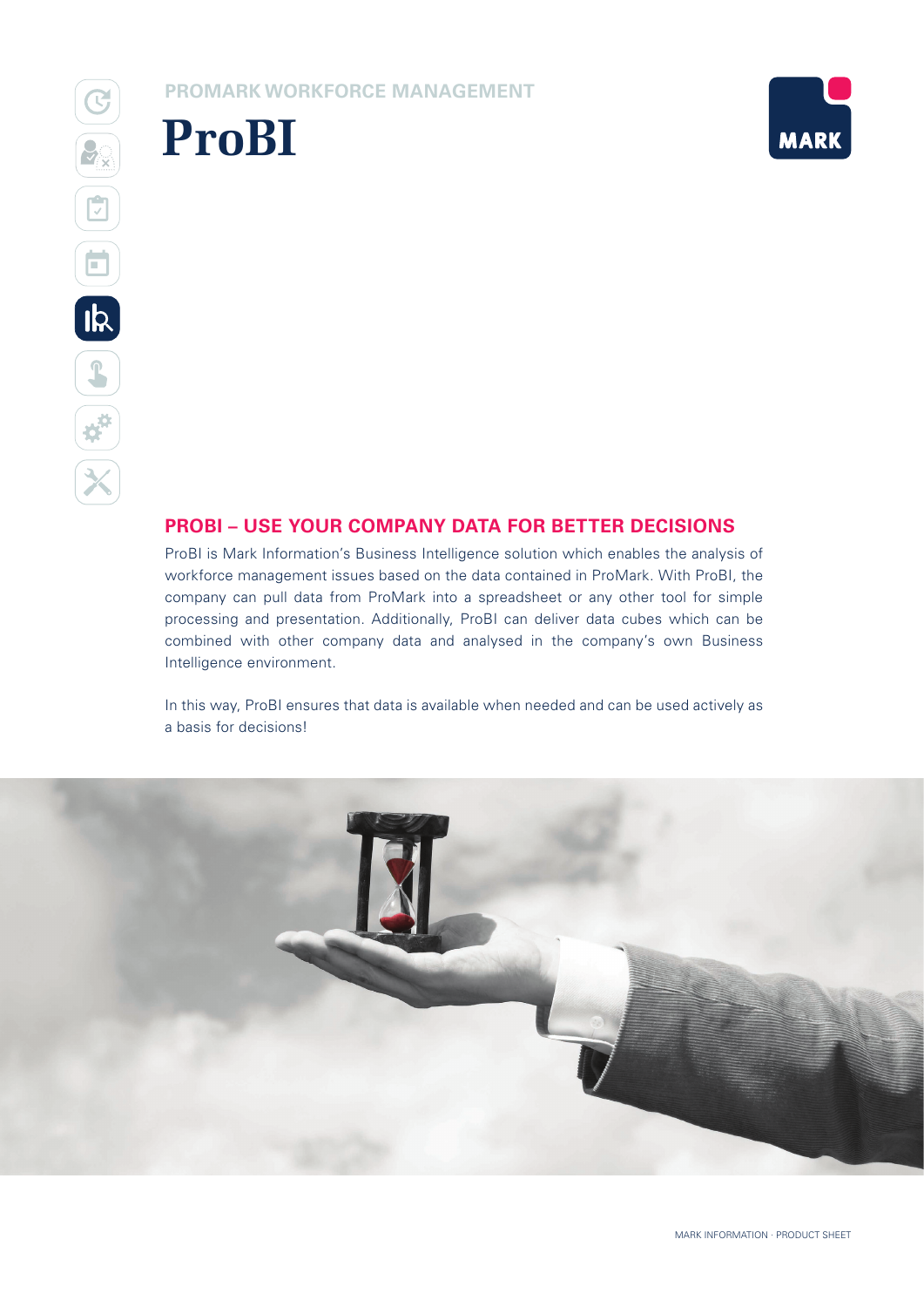

**ANALYSIS OF PROMARK DATA** 

**DATA WAREHOUSE FOR PRESENTATION IN SPREADSHEET ETC.**

**CUBES FOR BUSINESS INTELLIGENCE ENVIRONMENT**

#### **PROBI – USE YOUR COMPANY DATA FOR BETTER DECISIONS**

ProBI is Mark Information's Business Intelligence solution. It enables the analysis of workforce management issues based on the data contained in ProMark.

With the use of ProBI, data from absence registrations, project registrations and overtime calculation can be delivered into a data warehouse. This allows the company to analyse and process the data in a spreadsheet or another tool. The company can see its data from a helicopter perspective or dive into the details as needed.

If the company has its own Business Intelligence environment, ProBI can provide data cubes for this. It allows to compile ProMark data with other company data and analyse them more profoundly across systems.

#### **SYSTEM LANDSCAPE**



**DATA ONLY ACCESSIBLE TO RELEVANT USERS**  Access to data is governed by the user's rights in ProMark. This means that the individual user can only work with the data relevant to his/her role and function.

**SUPPLEMENT TO PROREPORT** ProBI is an advanced and flexible supplement to the reports that are available in ProReport. The user-friendly reporting tools facilitate the preparation of reports without prior knowledge within the area of Business Intelligence. Simplicity is the key.

**ANALYSIS OF CAUSAL RELATIONSHIPS** ProBI makes it possible to analyse causal relationships and prepare reports adapted to the company's needs at any particular moment.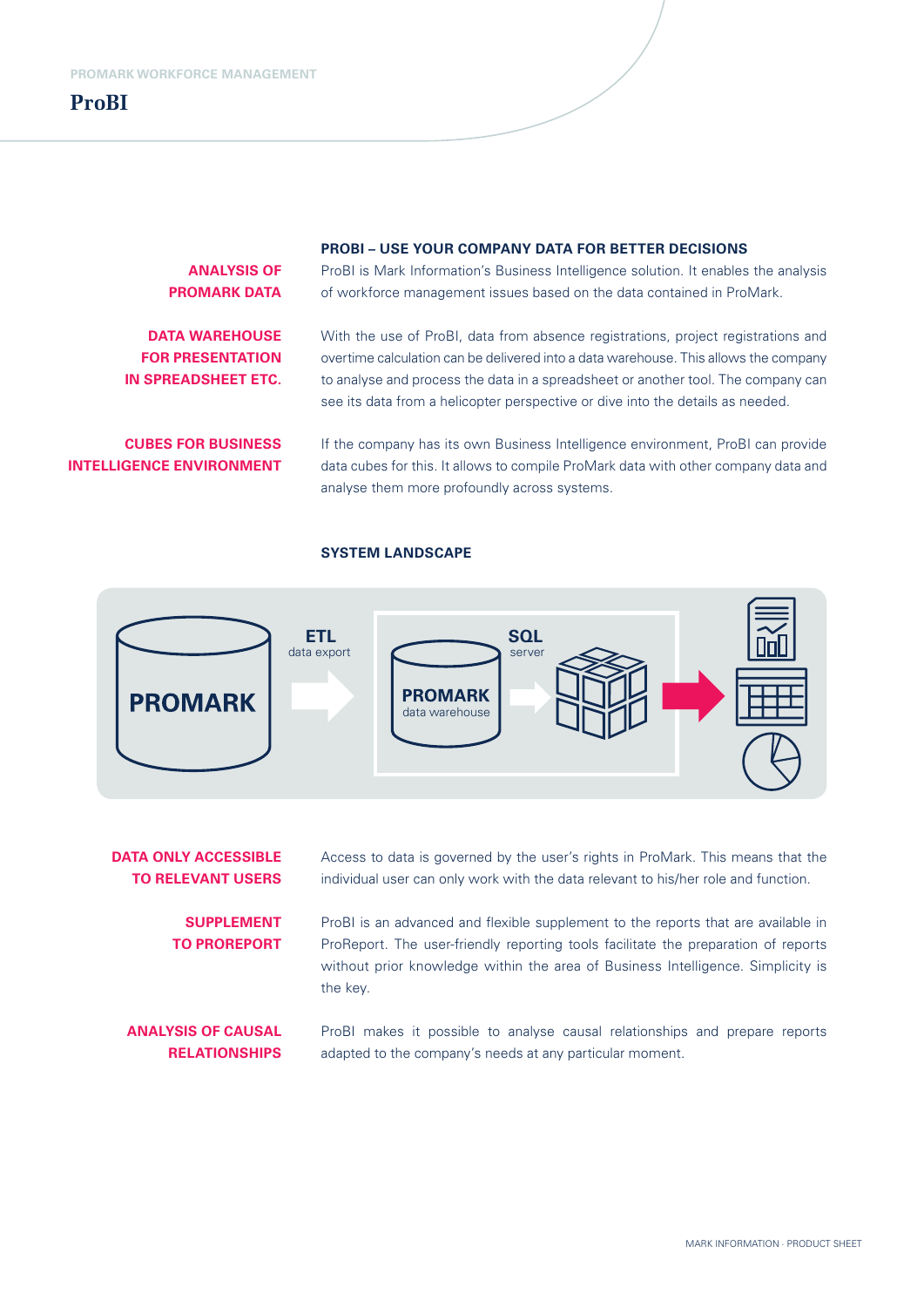| <b>USE IT FOR ANALYSIS OF:</b>                                                                        | <b>LARGE QUANTITIES OF DATA, FAST!</b><br>Through ProBI, companies can get a clear overview of the valuable data<br>contained in ProMark, and can exploit this data to analyse:                                                                                                                                                                                                                                                                                                                                                                                                                                                                                       |
|-------------------------------------------------------------------------------------------------------|-----------------------------------------------------------------------------------------------------------------------------------------------------------------------------------------------------------------------------------------------------------------------------------------------------------------------------------------------------------------------------------------------------------------------------------------------------------------------------------------------------------------------------------------------------------------------------------------------------------------------------------------------------------------------|
| <b>ABSENCE</b><br><b>OVERTIME</b><br><b>EFFICIENCY</b><br><b>PROJECTS</b><br><b>DATABASE CLEANING</b> | • Analysis of reasons for absence, absence by employee types, how absence<br>varies across countries, divisions and departments, information about these<br>departments such as number of employees, employee categories, periods<br>during which absence was particularly noticeable and much more<br>Analysis of overtime and expenses across the organisation<br>In-depth analysis of efficiency on orders and operations as well as on<br>employees and workflows<br>Follow-up on projects with dimensions and organisational hierarchy<br>Finally, ProBI can even be used to get a better overview in connection<br>with cleaning up various profiles in ProMark |
| <b>DETAILED INSIGHT INTO</b><br><b>THE STATE OF AFFAIRS</b>                                           | <b>OVERVIEW, INCREASED INSIGHT AND BETTER DECISIONS</b><br>Through ProBI, companies can get a visual overview of large quantities of data<br>enabling them to analyse data more closely whenever they want. Data and<br>reports can be compiled as required to get detailed insight into the business.                                                                                                                                                                                                                                                                                                                                                                |
| <b>BETTER UNDERSTANDING</b><br><b>OF CHALLENGES</b>                                                   | Analysing absence, for instance, gives companies a rapid and invaluable overview<br>of the scope of their challenges, and highlights areas where action might be<br>required: Where do we have the most stable employees? Why is absence<br>higher in this department? Where should we place production going forward?                                                                                                                                                                                                                                                                                                                                                |
| <b>IMPROVED INSIGHT BY</b><br><b>COMBINING DATA</b>                                                   | By comparing ProMark data with other company data, such as employee<br>satisfaction surveys, vital information on specific issues can be obtained, which<br>may be seen in a wider context of e.g. top management nature.                                                                                                                                                                                                                                                                                                                                                                                                                                             |
| <b>PROMARK DATA AS ACTIVE</b><br><b>BASIS FOR DECISIONS</b>                                           | In short, ProBI effectively ensures that data becomes available according to<br>needs and relevant situations and therefore can be used actively as a basis for<br>fact-based decision-making.                                                                                                                                                                                                                                                                                                                                                                                                                                                                        |

MARK INFORMATION · PRODUCT SHEET